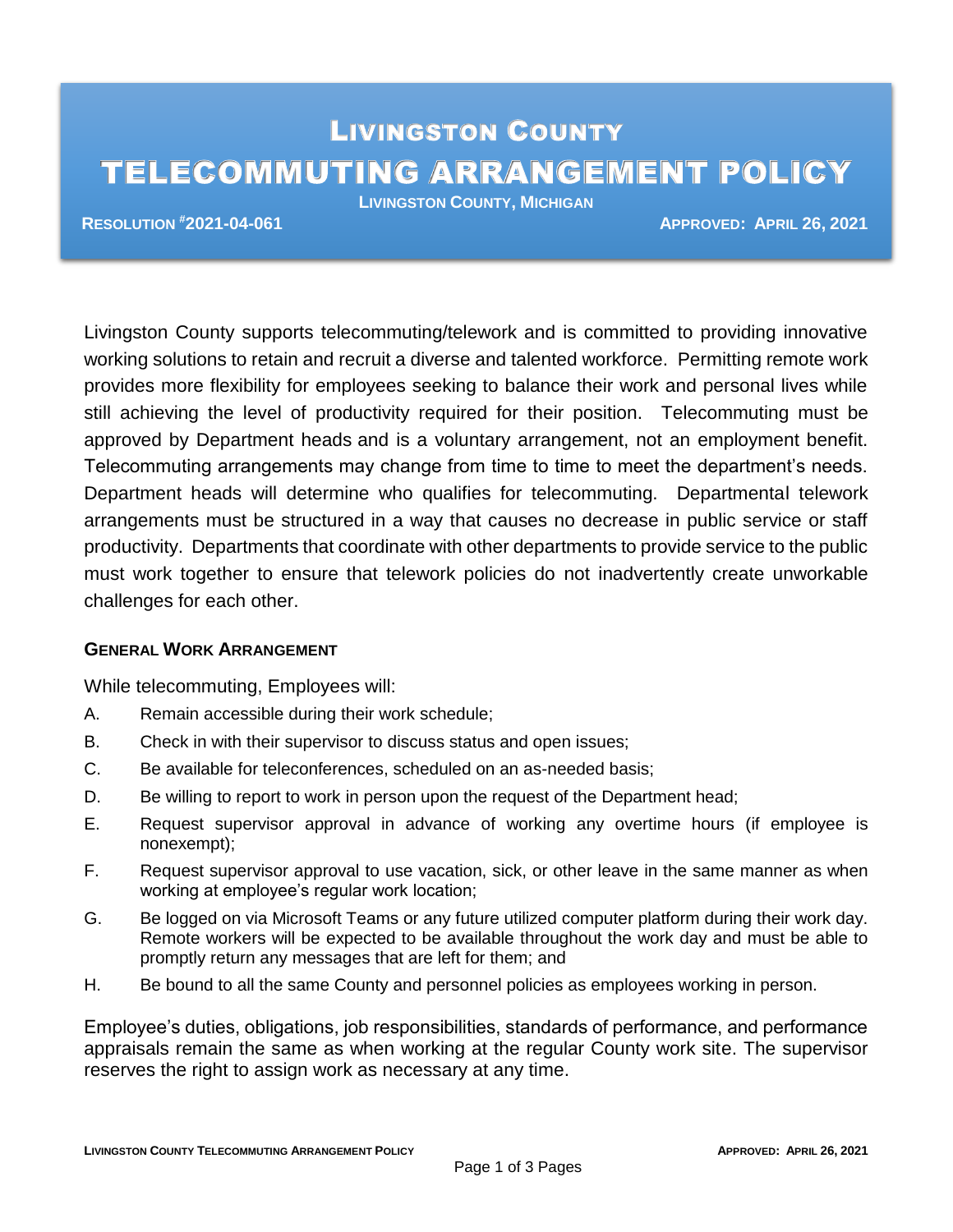# **EQUIPMENT**

Department heads and the IT department will determine, with information supplied by the employee through the supervisor, the appropriate equipment needs (including hardware, software, modems, phone and data lines and other office equipment) for each telecommuting arrangement. Equipment requests must have prior department head approval.

Equipment supplied by Livingston County will be maintained by the organization. However, employees are responsible for setting up their own equipment in the home work space. IT will not be setting up the equipment. Should assistance be needed, IT will do their best to support staff remotely, however, if an employee cannot be assisted remotely, an employee may be required to go to the IT department for assistance. IT will not be traveling to homes to assist employees working remotely. Equipment supplied by the employee, if deemed appropriate by the organization, will be maintained by the employee. Livingston County accepts no responsibility for damage or repairs to employee-owned equipment. Livingston County reserves the right to make determinations as to appropriate equipment, subject to change at any time. Equipment supplied by the organization is to be used for County purposes only. The telecommuter must sign an inventory of all Livingston County property received and agree to take appropriate action to protect the items from damage or theft. All County property will be returned to the County premises at the end of the Telecommuting arrangement.

Livingston County will supply the employee with appropriate office supplies (pens, paper, etc.) as deemed necessary. Livingston County will also reimburse the employee for County-related expenses, consistent with the County's Business Expense Reimbursement Policy. The employee will establish an appropriate work environment within his or her home for work purposes. Livingston County will not be responsible for costs associated with the setup of the employee's home office, such as remodeling, furniture or lighting, nor for repairs or modifications to the home office space.

## **SECURITY**

Consistent with Livingston County's expectations of information security for employees working at the office, telecommuting employees will be expected to ensure the protection of private County information accessible from their home office. Steps include the use of locked file cabinets and desks, regular password maintenance, and any other measures appropriate for the job and the environment.

#### **SAFETY**

Employees are expected to maintain their home workspace in a safe manner, free from safety hazards. Injuries sustained by the employee in a home office location and in conjunction with his or her regular work duties are normally covered by the County's workers' compensation policy. Telecommuting employees are responsible for notifying the County of such injuries as soon as practicable. The employee is liable for any injuries sustained by visitors to his or her home worksite.